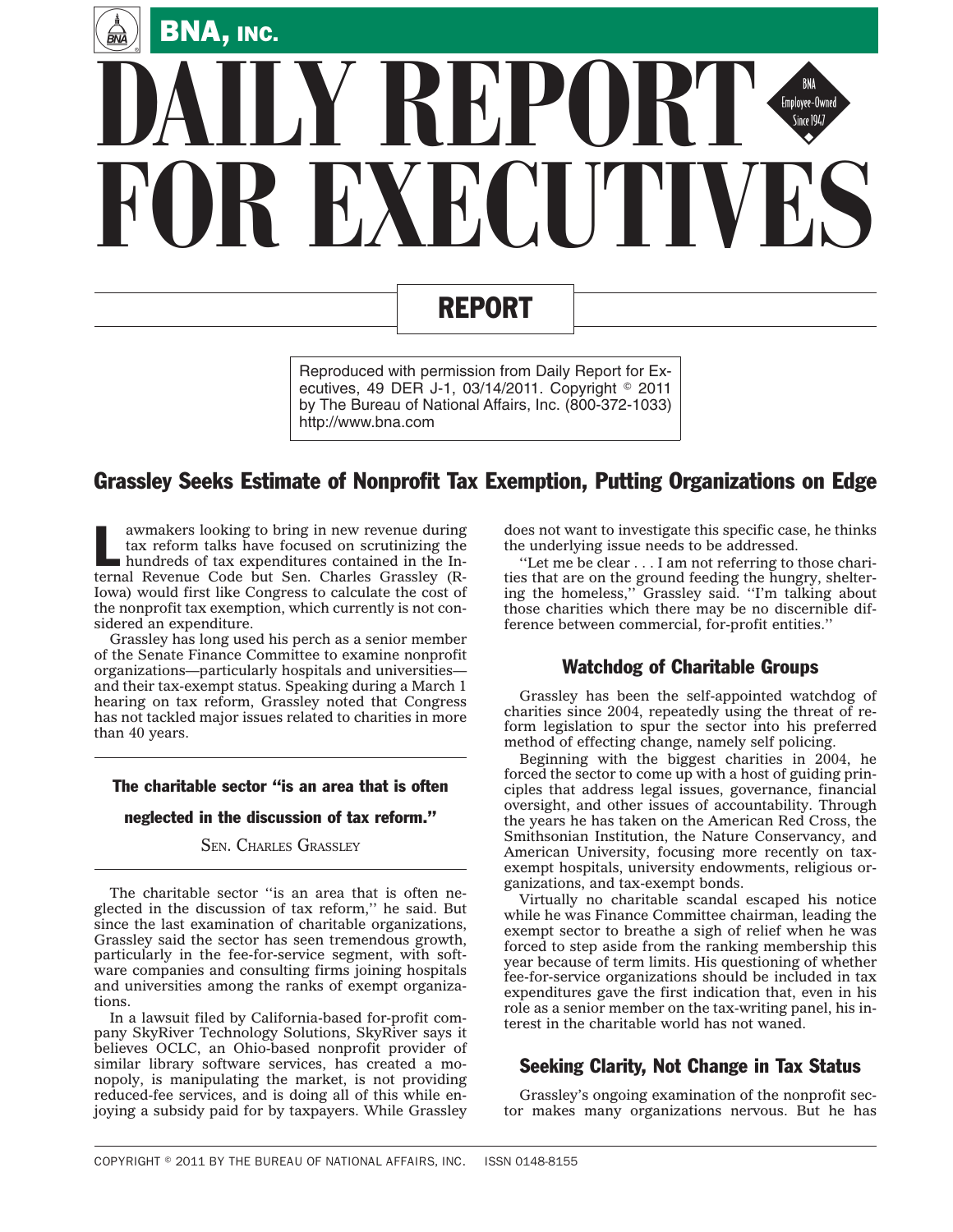made it clear he is not trying to take away their tax exemptions—rather he wants to see whether the services they provide are worth the revenue the government loses from their status.

Part of Grassley's concern, his staff said, is that forprofit companies that provide similar services and programs as nonprofits worry about their ability to compete, a cry echoed by SkyRiver. Some are operating more like businesses and not relying on donations instead the majority of their revenue comes from charging for services, staff said.

What Grassley ultimately is asking, staff said, is if an entity is going to charge fees for what it is doing, what then distinguishes the nonprofit from the for-profit? Examples cited included sliding-scale fees or a charitable objective in which for-profit entities would have no interest.

Nonprofit hospitals have long been a target of Grassley's inquiries. Since 1969, hospitals have relied on an Internal Revenue Service community benefit standard that allows them to qualify for tax exemption by providing health screenings, medical research, and softer forms of community benefit. Guidance from IRS has been largely nonexistent in this area.

Grassley was successful in adding provisions to the 2010 health care law (Pub. L. No. 111-148) requiring nonprofit hospitals to prove to IRS that they are providing a charitable service to the community in order to keep their tax exemptions (56 DTR G-1, 3/25/10), as well as adding credit counseling organization reforms to the Pension Protection Act of 2006 (Pub. L. No. 109- 280). However, his staff said, Grassley wants a look at the entire tax-exempt sector, because there could be other entities that once were clearly nonprofits but that now operate under a core mission that would no longer win tax-favored status.

Rep. Pat Tiberi (R-Ohio), chairman of the House Ways and Means Select Revenue Measures Subcommittee, said he supports examining the sector, but does not want it to become a ''witch hunt.''

Rather, he said in a March 10 interview, a ''legitimate'' issue to look at is what nonprofits are doing and whether they are doing it properly under the auspices of the law and the tax code. ''Let's not punish all because of the actions of one,'' said Tiberi, whose congressional district is home to OCLC.

# Software Company's Dispute Serves as Example

Arthur Shartsis, outside counsel for SkyRiver, the for-profit provider of online library cataloging services, supports what Grassley would like to do and thinks the government should go further, with IRS examining the charitable sector to see if some entities that fall under the not-for-profit banner should be shifted to the corporate tax regime.

''This is a revenue source that Congress needs to pay more attention to . . ., we don't know how many entities are out there whose status was granted for whatever reason way back when and has simply been renewed on an ongoing basis.''

> JERRY HALEVA SERGEANT MAJOR ASSOCIATES

At the heart of the dispute between SkyRiver and OCLC is SkyRiver's contention that OCLC has unfairly used its nonprofit status—granted more than 40 years ago—to morph from a cooperative of libraries to a worldwide conglomerate that is acquiring for-profit businesses and monopolizing the library services sector. Additionally, SkyRiver has filed an antitrust lawsuit in Ohio charging that OCLC is monopolizing the market through anti-competitive and exclusionary practices. In December 2010, OCLC filed a motion to dismiss the suit.

As Shartsis describes it, when SkyRiver was formed 18 months ago to create a smaller library cataloging service that would appeal to cash-strapped universities cutting their library budgets, OCLC intimidated schools purchasing those services by raising their fees for access to OCLC's WorldCat interlibrary lending tools.

This was a ''clearly anti-competitive thing and intended to signal to the library community that if you so much as dare go to SkyRiver, your access to the ILL would be destroyed with this punitive pricing,'' Shartsis said in a March 8 interview. "This is the poster child issue of 'what is a charitable organization?' What deserves the subsidy of the United States taxpayer, and does a company which is doing overseas business being subsidized by the United States taxpayer, doing profitable domestic business, and then in turn abusing public institutions, qualify as a tax-free operation?''

OCLC strongly disagrees with SkyRiver's assessment of its business operations, saying there is plenty of evidence to demonstrate that it is still operating within the confines of the tax-exempt regime.

''Since 1967, OCLC has operated as a nonprofit, membership, computer library service and research organization dedicated to furthering access to the world's information and reducing the rate of rise of library costs,'' OCLC President and Chief Executive Officer Jay Jordan said in a statement provided to BNA. ''To do that, we provide an infrastructure and services that benefit library users and libraries, and engage in a variety of programs and activities that benefit the library community and information seekers at large. Every decision made by our board and management is informed by those public purposes for the advancement of libraries.''

Jordan called OCLC a ''unique organization'' in size, scope, and purpose and said it operates at ''essentially break-even, using our resources to fund operations and research and development with revenues generated by services provided to member libraries.''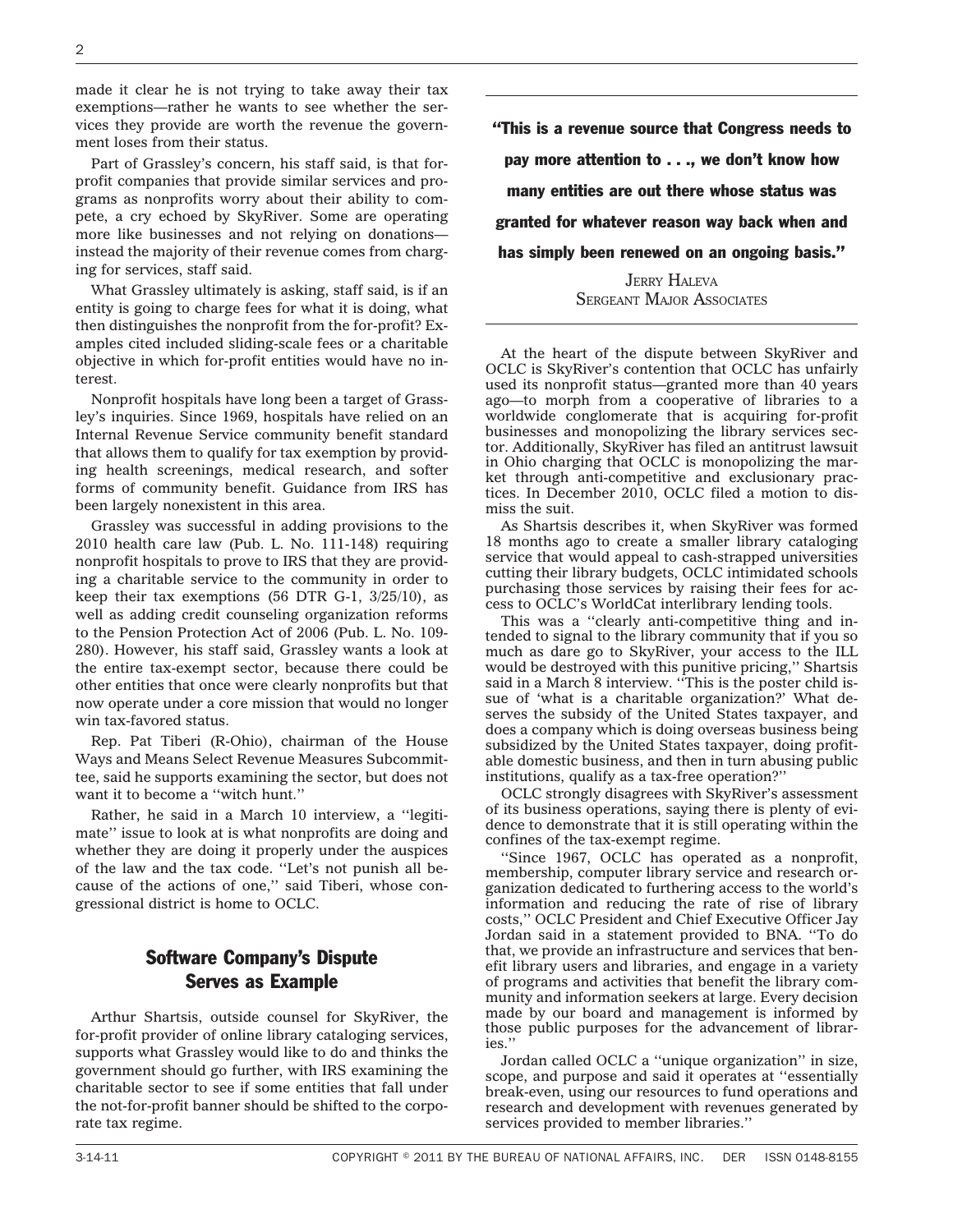In defending the organization's not-for-profit status, he went further, saying that consistent with OCLC's public purpose, it pursues projects for the benefit of libraries and their users, and provides programs that promote libraries and increase their ''visibility and viability within their communities.''

Finally, Jordan said OCLC's goals ''complement those of the libraries and other knowledge institutions we serve—to advance research and education, to organize and preserve knowledge, and pass it on to future generations.''

### Congress or IRS to Weigh In?

Shartsis said he does not think Congress needs to change any laws relating to nonprofits. Instead, he thinks IRS should put some energy into examining them.

''There is enough law [that] if the IRS examined OCLC under their legal guidelines I think they would be compelled to conclude that OCLC, for most or all of its activities, doesn't meet the charitable requirements. It's just a commercial enterprise,'' he said.

Jerry Haleva, who owns Sergeant Major Associates, a consulting firm that represents SkyRiver, said that given the nation's economic realities, IRS should be more aggressive at investigating the nonprofit sector.

''This is a revenue source that Congress needs to pay more attention to because although we've identified one, we don't know how many entities are out there whose status was granted for whatever reason way back when and has simply been renewed on an ongoing basis,'' Haleva told BNA.

Tiberi disagreed, however, saying he is concerned about the ''over-zealousness of the thought of IRS enforcement going after nonprofits just because somebody makes a charge.'' Congress, he said, would have an obligation to use its oversight capabilities to examine the situation.

#### More Information on Benefit's Value

The Joint Committee on Taxation annually releases a list of tax expenditures in the tax code but the tax exemption for nonprofits is not considered a tax expenditure; Grassley is curious about whether it is worthwhile to get a handle on that figure.

''What Sen. Grassley is suggesting is something that has been a background issue for a while,'' said Roger Colinvaux, a Catholic University law school professor and former counsel with JCT.

Having more information about the value of that benefit could lead to an honest assessment of the extent to which charitable organizations are supported by the tax system, so that when members have to decide where to cut back, they have a better picture of everything that is on the table, Colinvaux said.

Not knowing could be a disadvantage to some charities that do not make much money, because it leaves them open to the argument that they are being supported by tax exemption but the return from the benefit might be questionable, he said.

''[I]f we think that we are getting benefits from providing tax-exempt status to these charities because they're providing social benefits, then that is something that should be OK. And whether it's

labeled a tax expenditure or not ultimately

#### shouldn't matter.''

JONATHAN TALISMAN CAPITOL TAX PARTNERS

The tax expenditure analysis could show that the value of the tax exemption is not significant, Colinvaux said. It could be that a hospital or other charity might not have much, if any, taxable income because it might operate at a loss, or some of its income might be a nontaxable gift, if the charitable contribution deduction is still around.

''It might not necessarily lead you to say let's start taxing hospitals,'' he said. ''On the other hand, if the number is big enough, it could lead you to say there could be some tax savings here, or ask the question of what public benefit is received in return for tax benefits.''

#### Call to Examine Whole Code

Jonathan Talisman, who served in the Treasury Department during President Clinton's second term and now is a partner at Capitol Tax Partners, testified at the March 1 tax reform hearing that the entire code should be examined, not just items considered expenditures.

''I actually think the definition of tax expenditure in driving the tax policy and reform is a little bit of a problem. I think you should examine all of these issues, but not necessarily because they're called a tax expenditure,'' Talisman said.

The point, he said, is to make sure the system is operating as intended. ''And if we think that we are getting benefits from providing tax-exempt status to these charities because they're providing social benefits, then that is something that should be OK. And whether it's labeled a tax expenditure or not ultimately shouldn't matter.''

Lawmakers examining all of the tax code provisions related to the exempt sector would come across other measures with which these organizations must comply, such as the unrelated business income tax rules that already subject exempt organizations to taxation of business income, Colvinaux noted.

''UBIT is trying to level the playing field between your nonprofit that is doing a taxable business and a for-profit,'' he said.

If a nonprofit receives tax exemption on its business activities and it is competing with a for-profit that does not get the same tax exemption, then the tax exemption of the nonprofit should be viewed as a tax expenditure, Colvinaux said.

He said it is important to remember that not-forprofit does not mean the organization cannot make